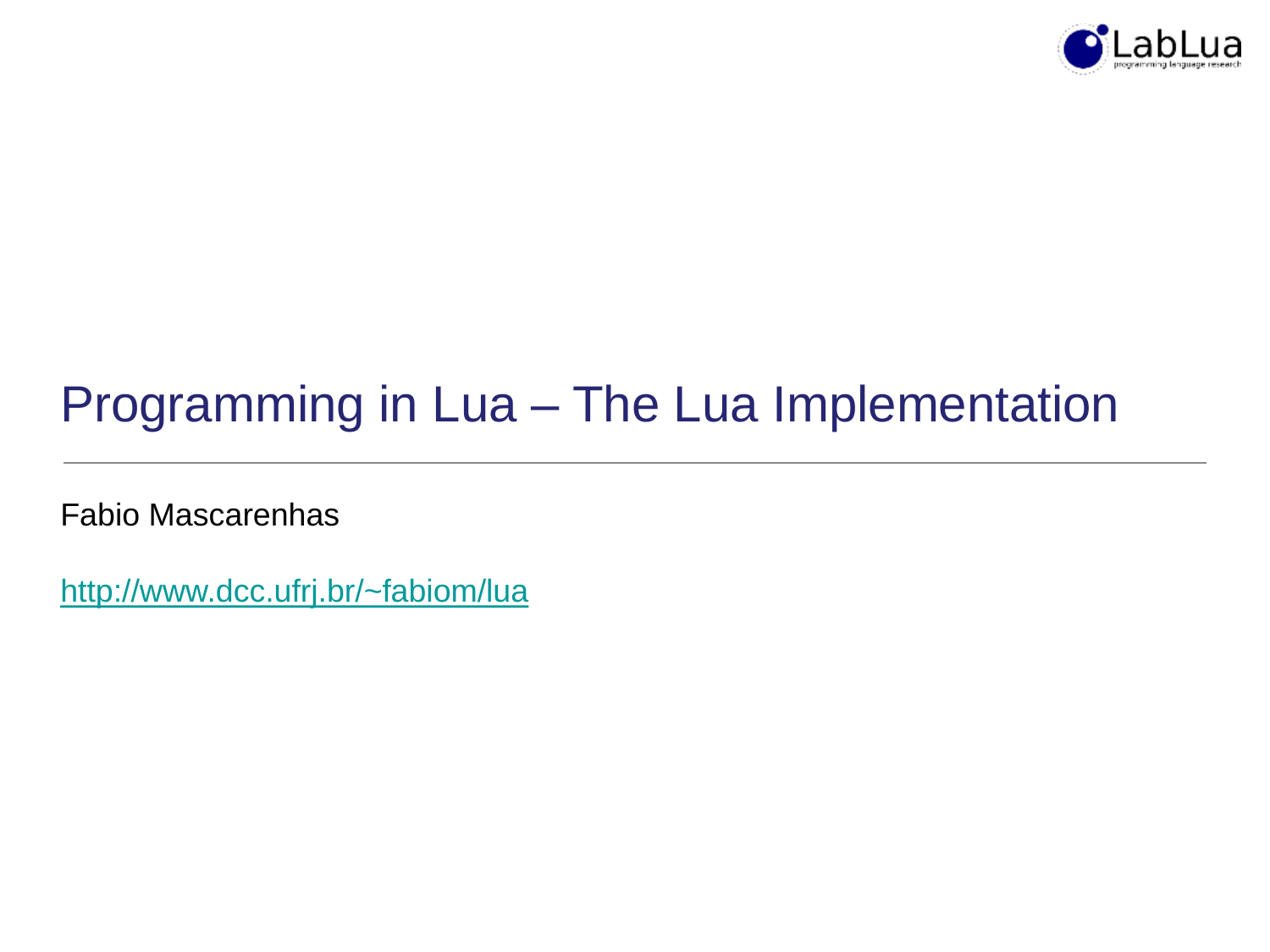

# Navigating the source

- The source code for Lua 5.2 is online at<http://www.lua.org/source/5.2/>
- *Includes* lists the three include files that external libraries use, plus luaconf.h, for compile-time configuratio of Lua
- *Core* lists the files that implement the Lua compiler and virtual machine
- *Libraries* is the code for the built-in functions and modules of the standard library, all implemented in terms of the C API
- *Interpreter* is actually just the REPL, the hard work is done by the core; the REPL just uses API functions!
- *Compiler* is also just a shell around the actual compiler that is in the core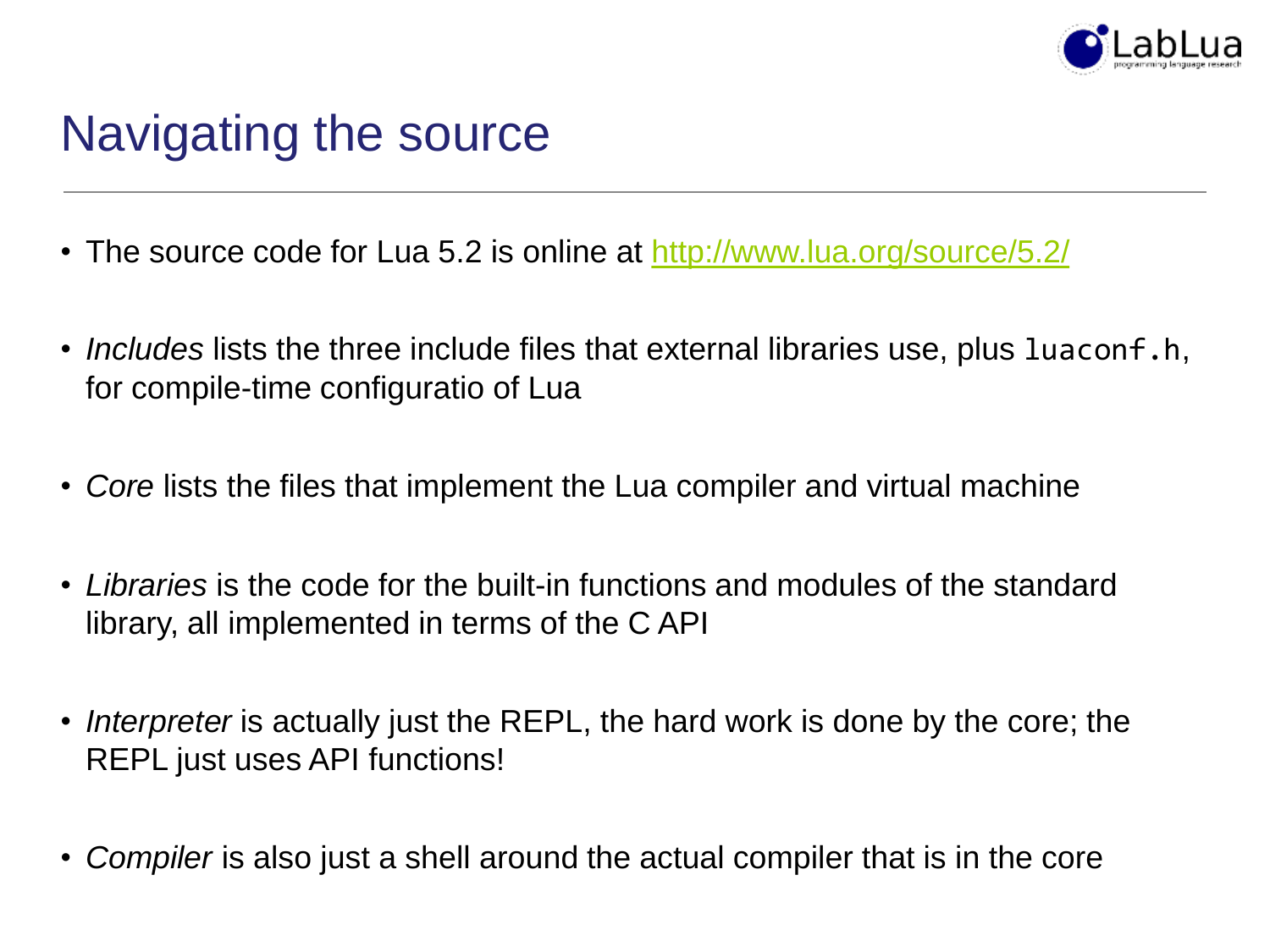

## A quick tour of the core

- lapi.c implements the C API (functions with lua\_ prefix); the luaL\_API functions are actually in lauxlib.c!
- lobject.h has the representation of Lua values
- lstate.h has the (internal) representation of Lua states, private to the core
- lopcodes. h has the instruction format and the list of instructions for the virtual machine
- lvm.c is the core of the virtual machine, with its execution loop (in luaV\_execute) and some support functions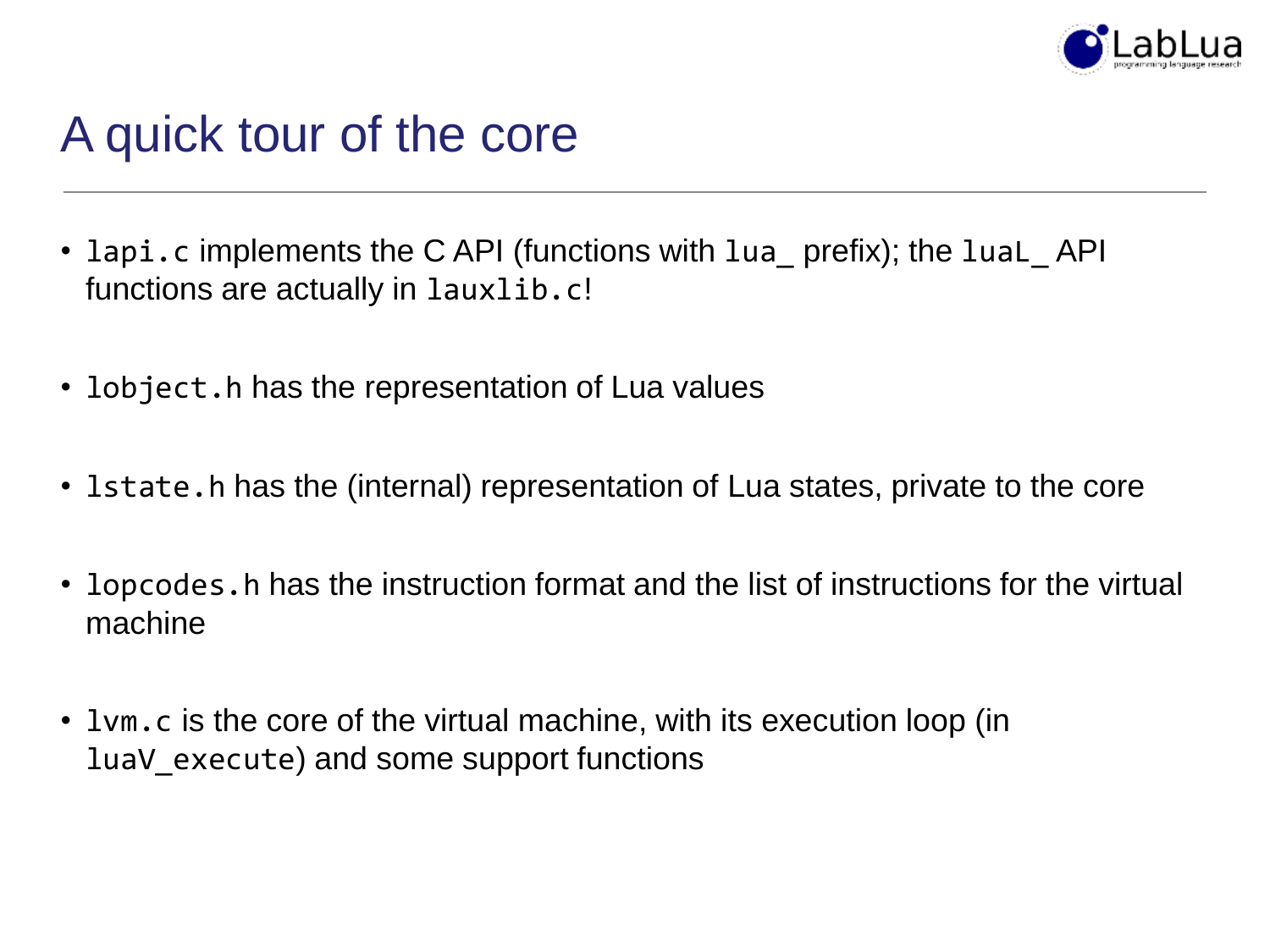

# A quick tour of the core (2)

- ldo.c implements function calls and the management of the call stack and the value stack, as well as error handling
- lstring.c manages the "string table", where Lua keeps a canonical copy of each string; the actual string values are just pointers to entries in this table
- ltable.c is the implementation of tables, and has the logic for handling the table's array and hash parts, and resizing
- ltm.c has a few functions to fetch metamethods (they were called *tag methods* prior to Lua 5.0)
- I func.c has a few functions to handle prototypes (the code for a function) and closures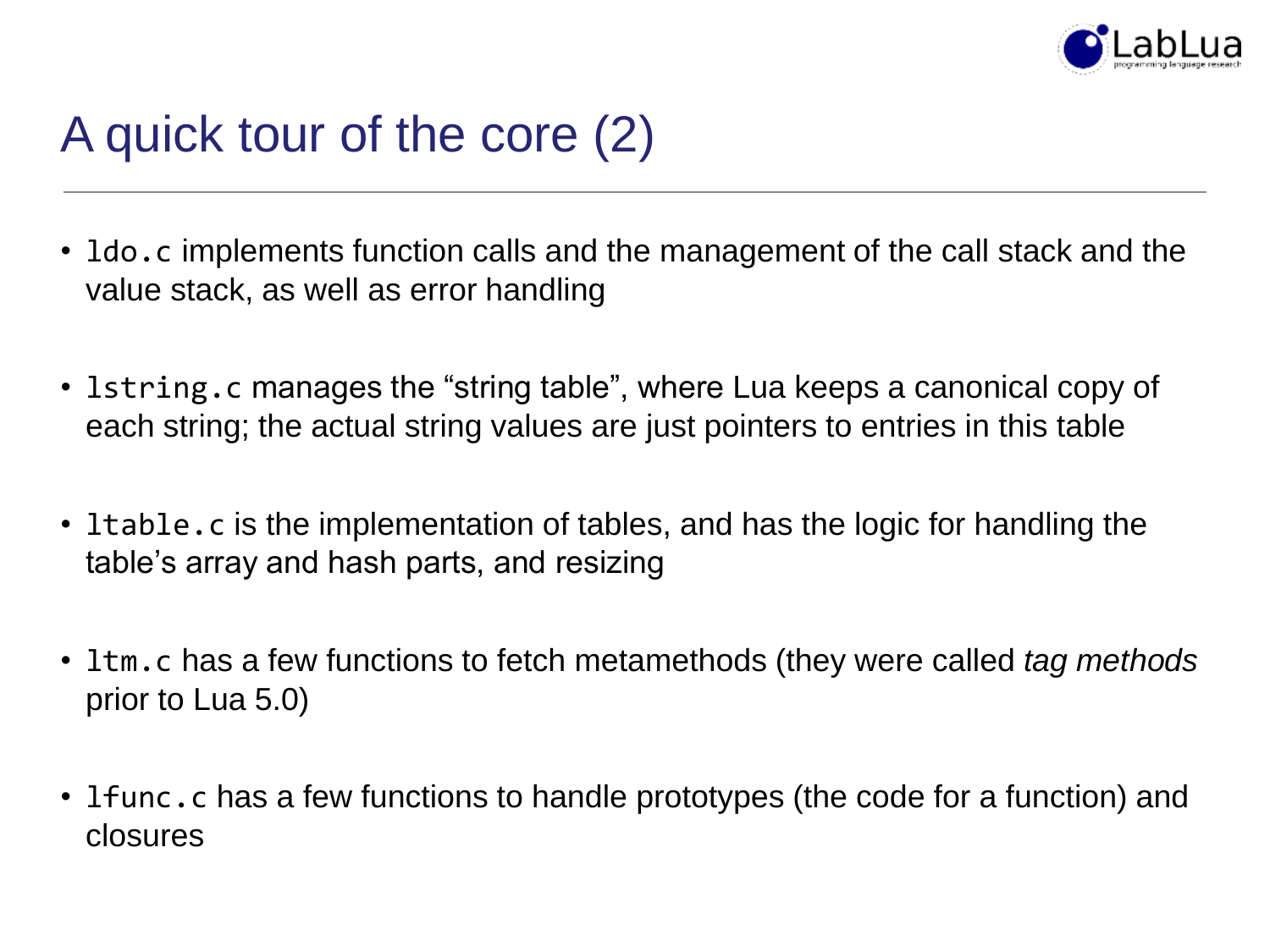

# A quick tour of the core (3)

- ldebug.c has the functions of the debug API, and their support functions
- lgc.c is the *garbage collector*, managing the memory used by Lua and freeing memory when it is not used anymore
- ldump.c and lundump.c handle VM instruction serialization and deserialization
- lparser.c and lcode.c are the recursive descent parser and the code generator for the Lua compiler
- Ilex.c is the scanner for the compiler; the scanner and deserializer both use the stream interface in lzio.c to get the bytes they need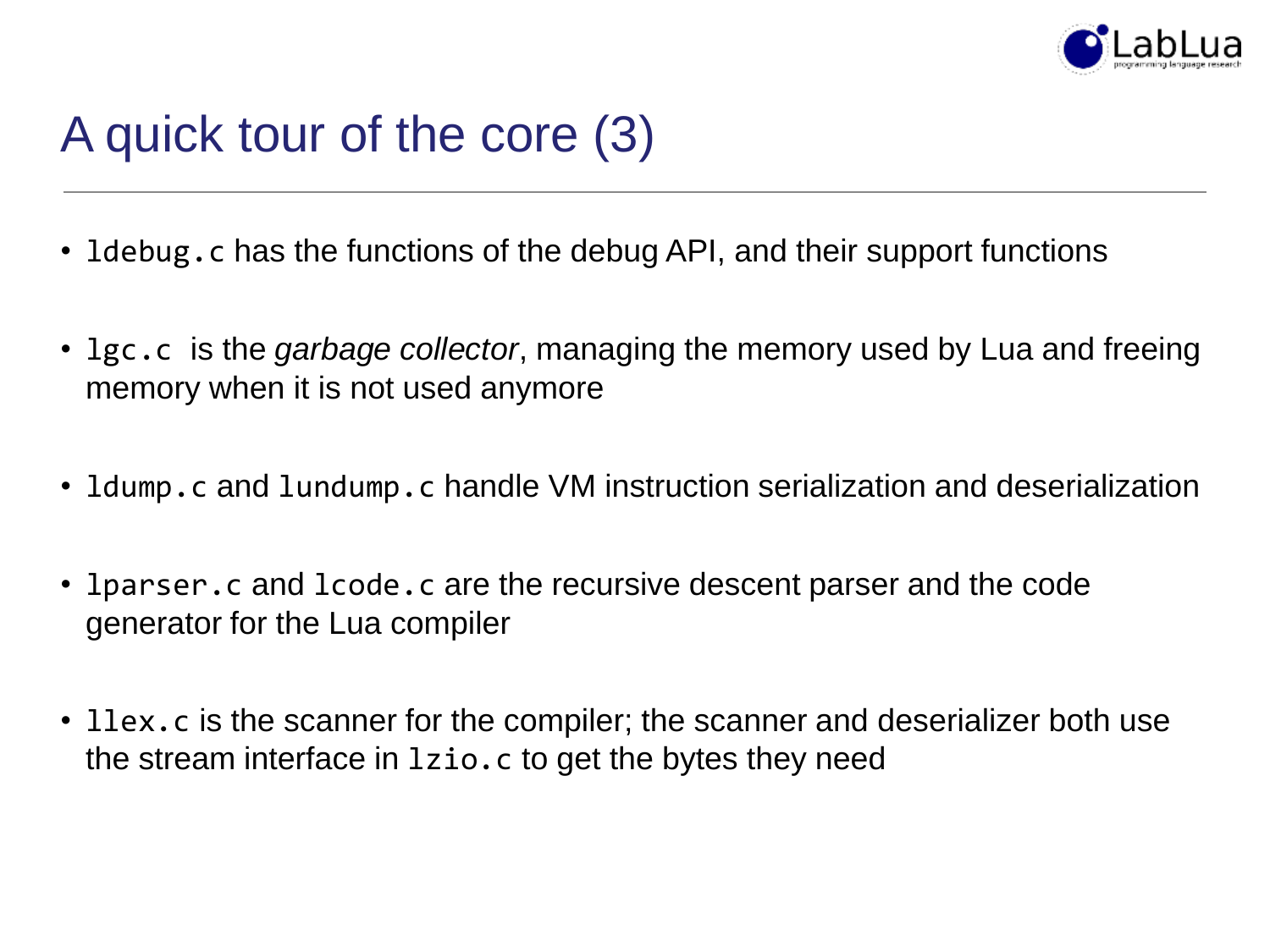

#### The Lua scanner

- Lua has a simple lexical structure, and uses a hand-written scanner
- The scanner itself has some complexity due to it having to interface with the stream interface, the memory manager, and the string table
- We do not actually need to change the source code for the scanner to do some simple changes
- We have some simple hooks into the scanner in the form of lis\* macros that it uses to classify a byte as a digit, alphabetic, alphanumeric, or space character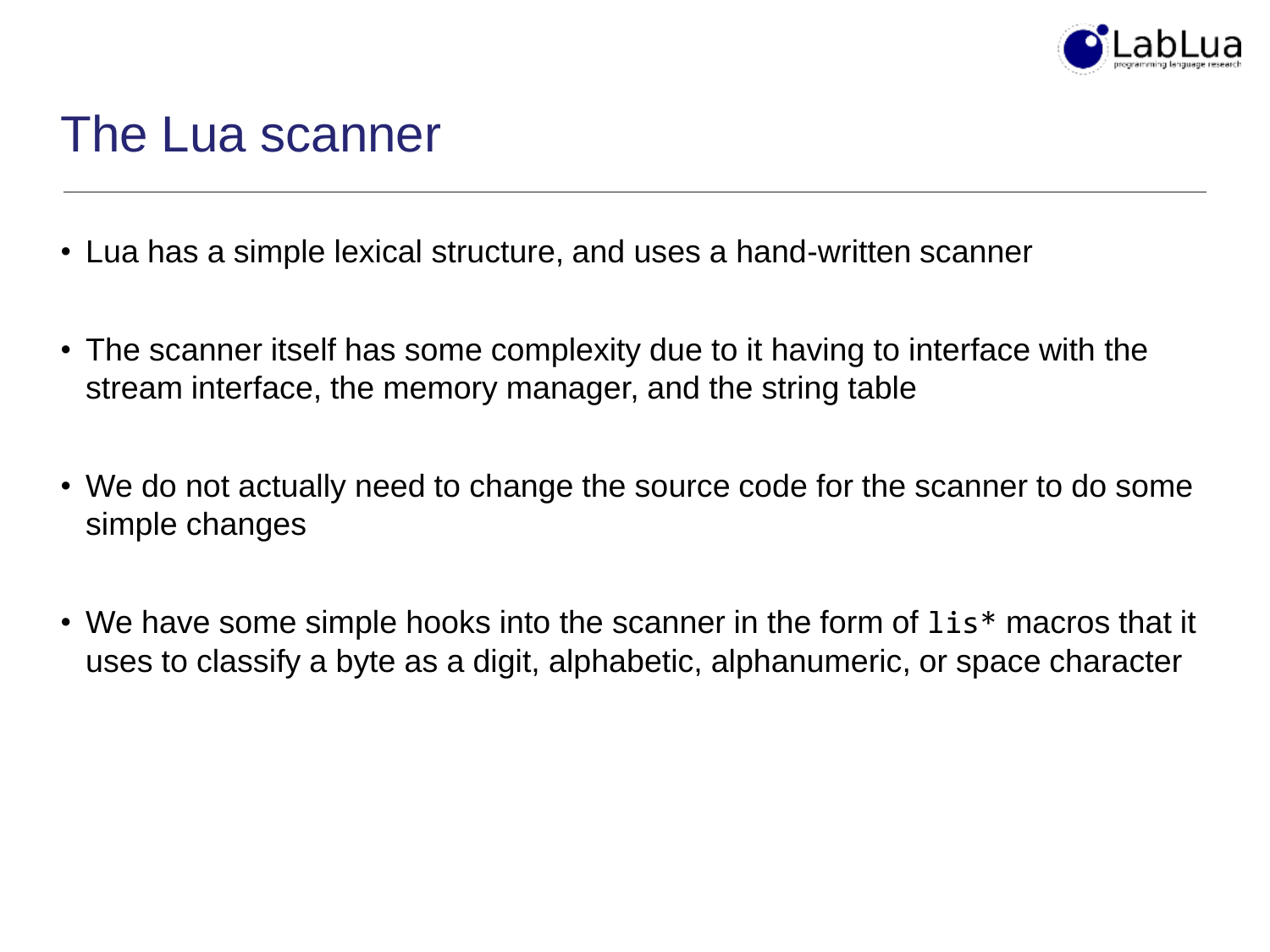

### UTF-8 identifiers

- We can use the hooks in to the scanner to add support for UTF-8 identifiers
- We just change the definitions of some of the macros in lctype.h:

```
/*all utf-8 chars are always alphabetic character (everthing higher then
 2^2 is always a valid char), end of stream (-1) is not valid */#define lislalpha(c) (((0x80&c)||isalpha(c))&&c!=-1)
/*all utf-8 chars are always alphabetic character or numbers, end of
 stream (-1) is not valid*/
#define lislalnum(c) (((0x80&c)||isalnum(c))&&c!=-1) function 提出反()
                                                           local n = 0
                                                           return function ()
                                                                   n = n + 1return n
```
**end**

**end**

计数器 = 提出反() print(计数器()) -- 1 print(计数器()) -- 2 print(计数器()) -- 3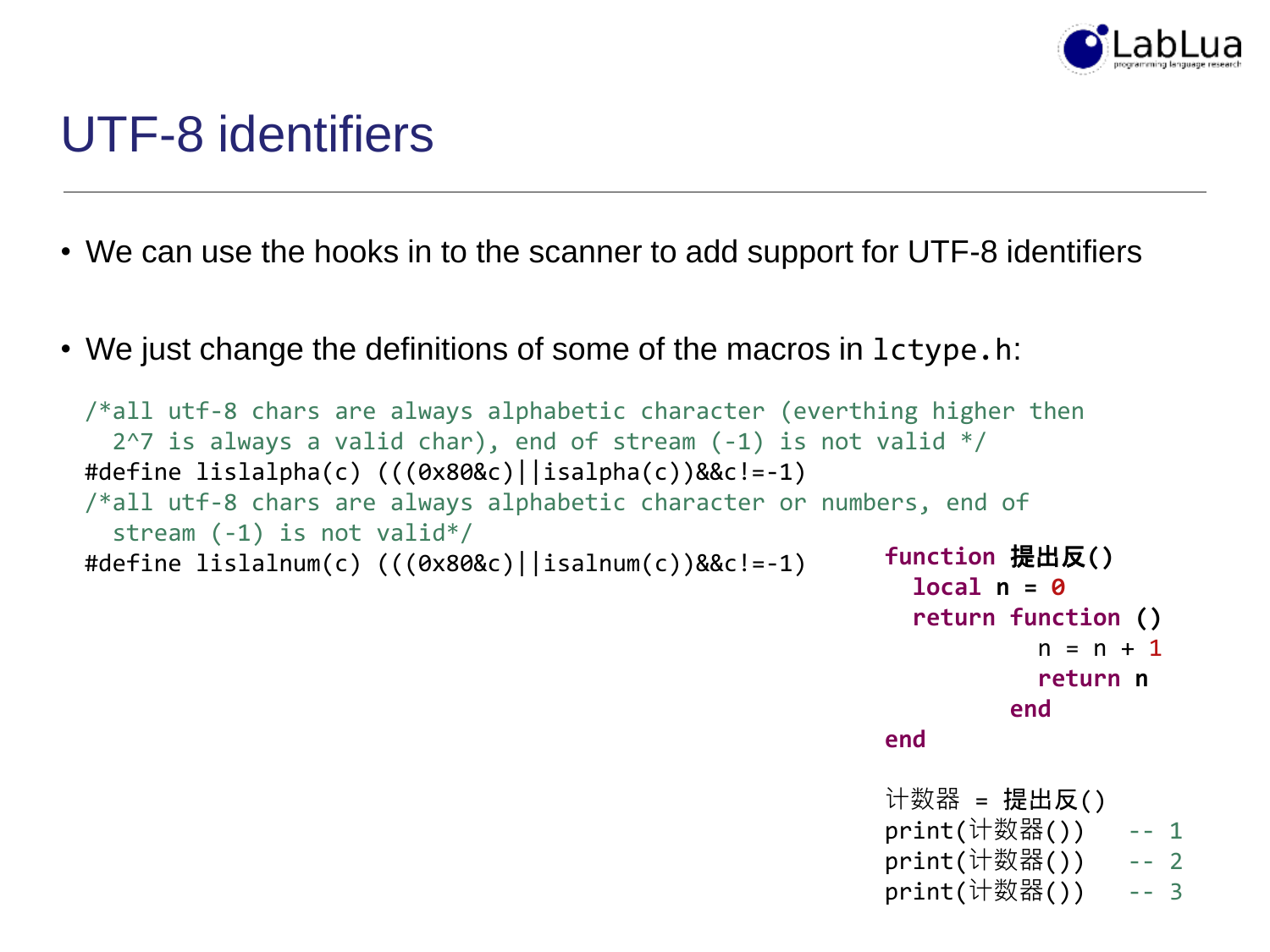

#### The Lua parser

- Lua uses a hand-written recursive parser; basically, each grammar rule corresponds to a function in the parser, beginning with statlist for a list of statements
- But the parser is greatly complicated by the fact that the parser is generating code as it goes, instead of first building an intermediate representation
- The exception is the *expression parser*, a precedence climbing parser that generates an abstract syntax tree for expressions
- The code generator for expressions traverses this tree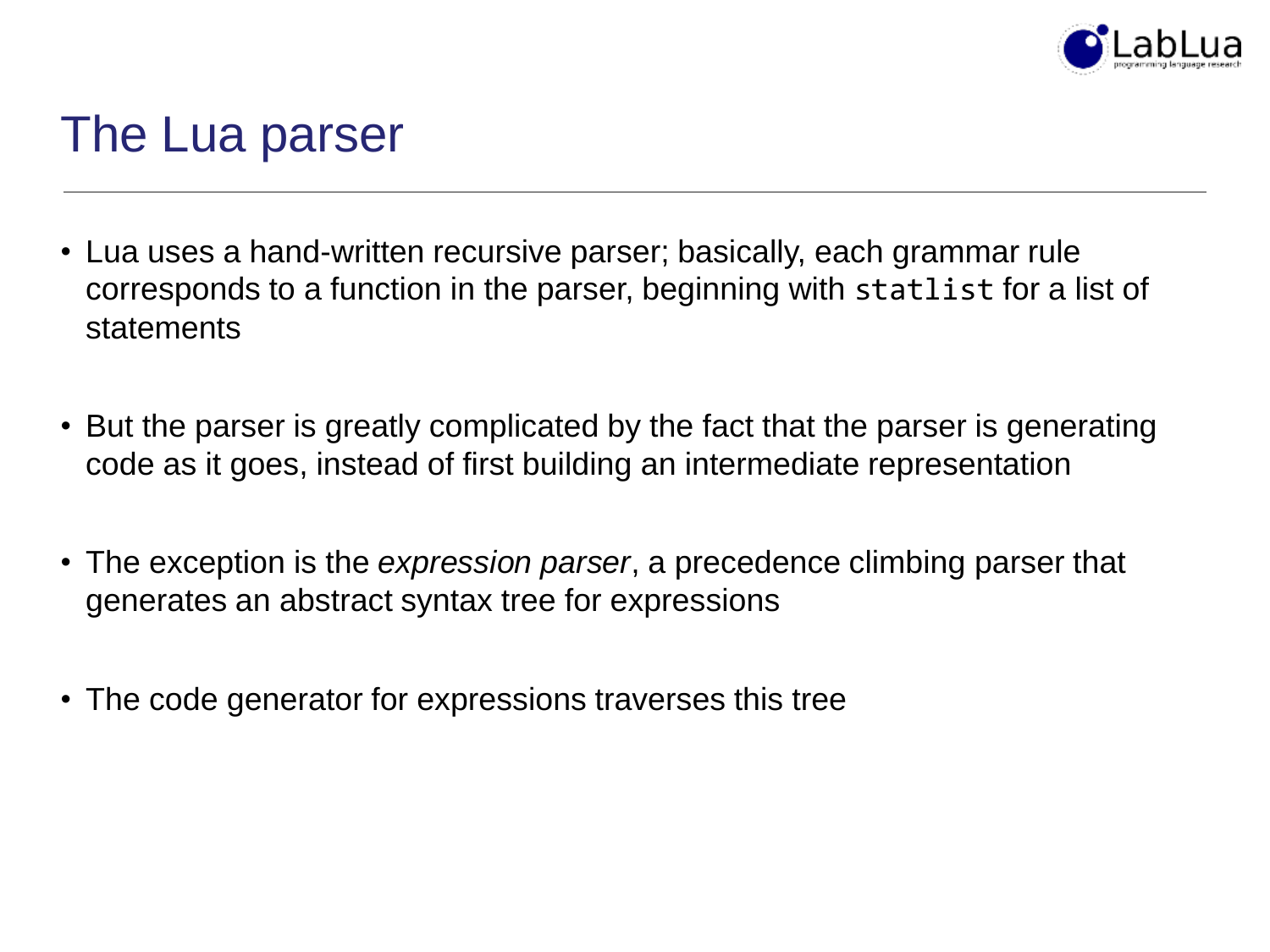

### Values

• Lua values are *tagged unions*: a structure containing a *tag* for the value (the type plus some bookkeeping information for the VM) and an union with fields for each kind of value:

| union Value {                           |                                              |
|-----------------------------------------|----------------------------------------------|
| $\rightarrow$ GCObject $*_{{\tt gc}}$ ; | /* collectable objects $*/$                  |
| void *p;                                | $/*$ light userdata $*/$                     |
| int b;                                  | $/*$ booleans $*/$                           |
|                                         | lua CFunction f; $/*$ light C functions $*/$ |
| numfield                                | $/*$ numbers $*/$                            |
| −} ;                                    |                                              |

- GCObjects are strings, tables, functions, threads, and userdata; all types that have memory managed by the Lua garbage collector
- Plus some internal values that the VM uses: upvalues and prototypes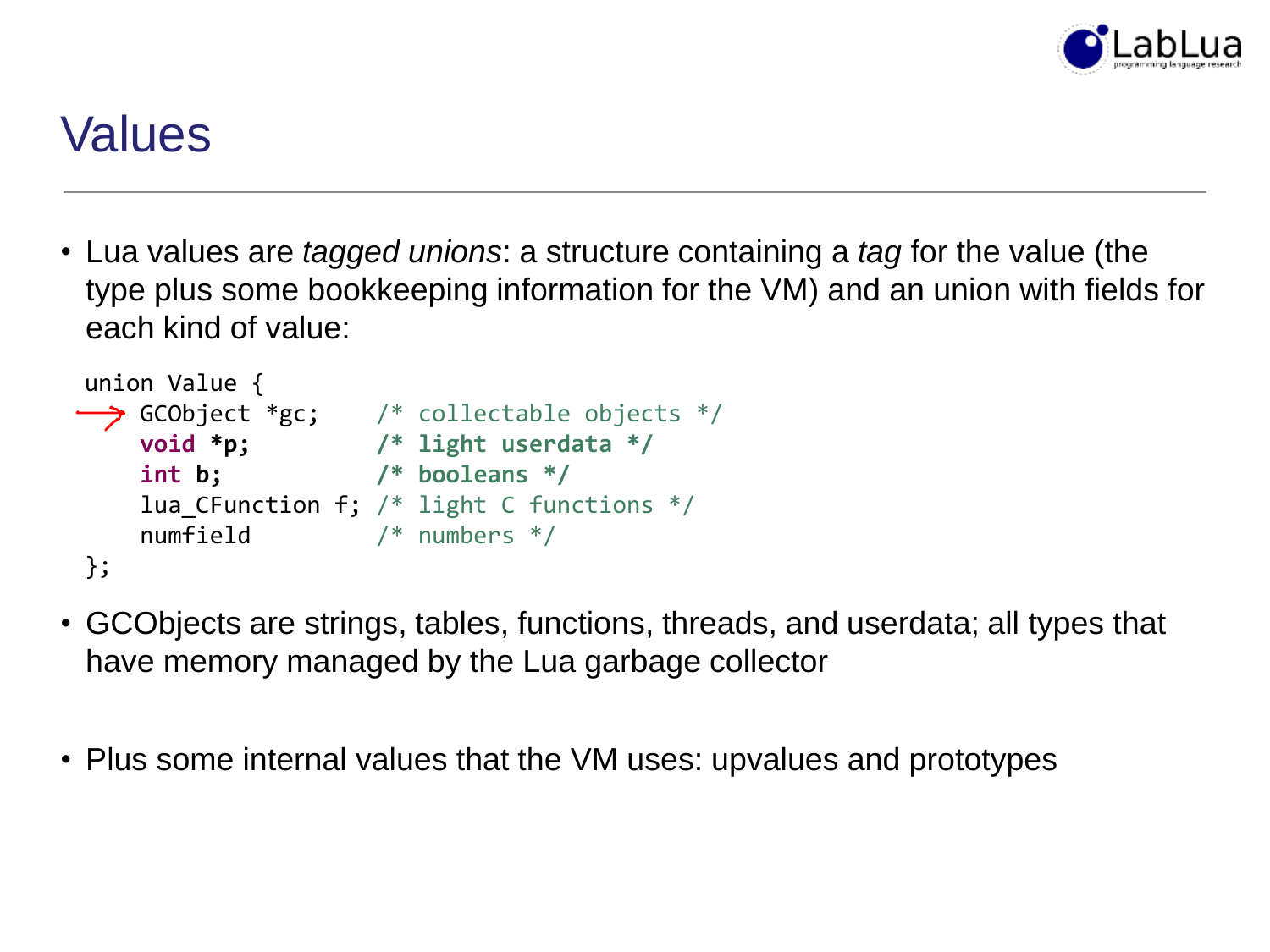

# **GCObjects**

• The common header is duplicated in all of the different GCObject parts, and is bookkeeping information for the garbage collector:

```
union GCObject {
   GCheader gch; /* common header */
   union TString ts;
   union Udata u;
   union Closure cl;
   struct Table h;
   struct Proto p;
   struct UpVal uv;
    struct lua_State th; /* thread */};
```
• Notice that threads are just Lua states; the difference is that they have a link to, and share global variables with, their parent Lua state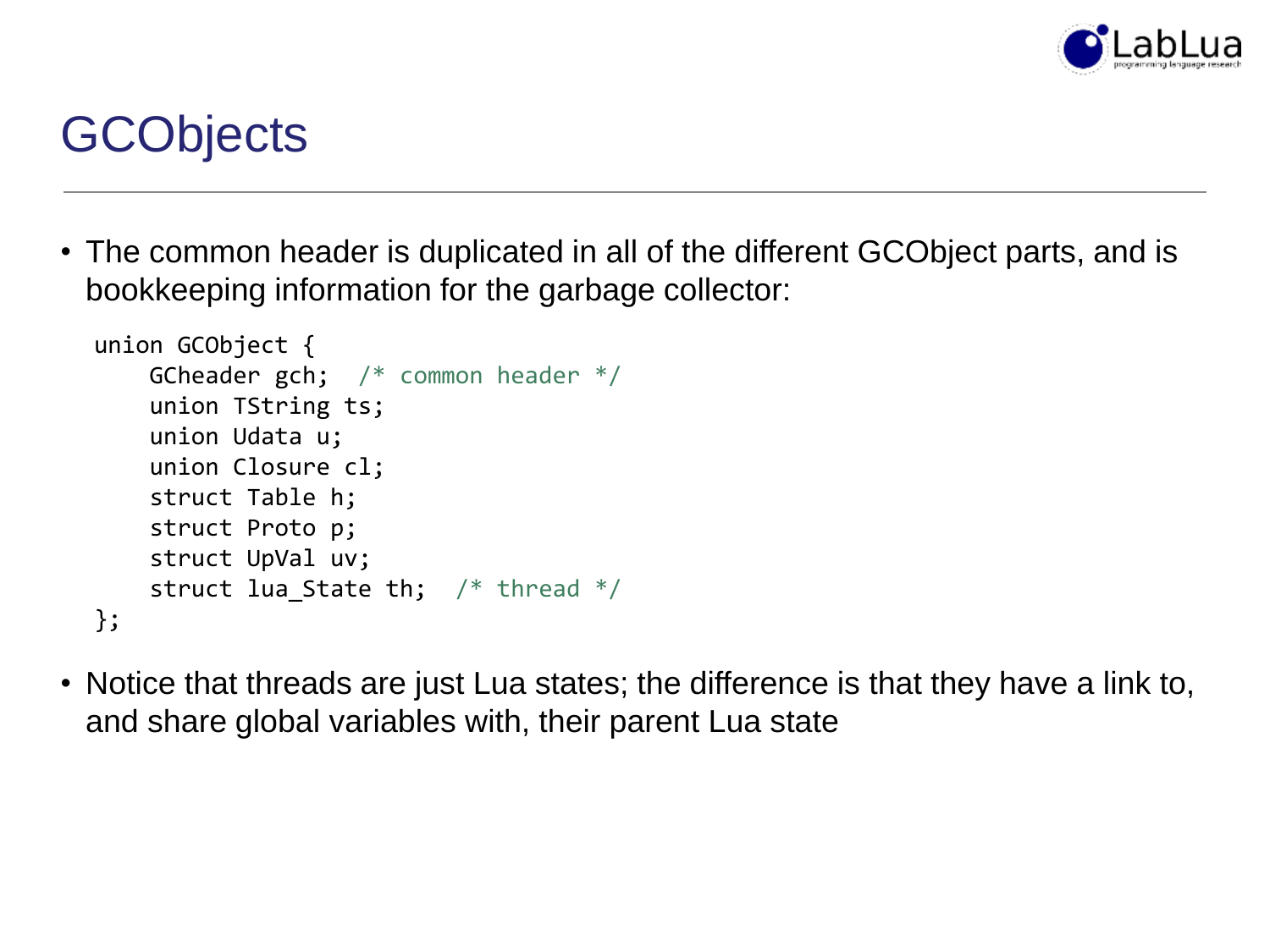

#### **Tables**

• Tables have an *array* part and a *hash* part (the array of nodes in node, below):

```
typedef struct Table {
   CommonHeader;
   lu byte flags; /* 1<<p means tagmethod(p) is not present */lu byte lsizenode; /* log2 of size of `node' array */struct Table *metatable;
   TValue *array; /* array part */Node *node;
   Node *lastfree; /* any free position is before this position */
   GCObject *gclist;
   int sizearray; /* size of `array' array */
} Table;
```
• Notice that the fact that a metatable *must* be another table is fixed in the implementation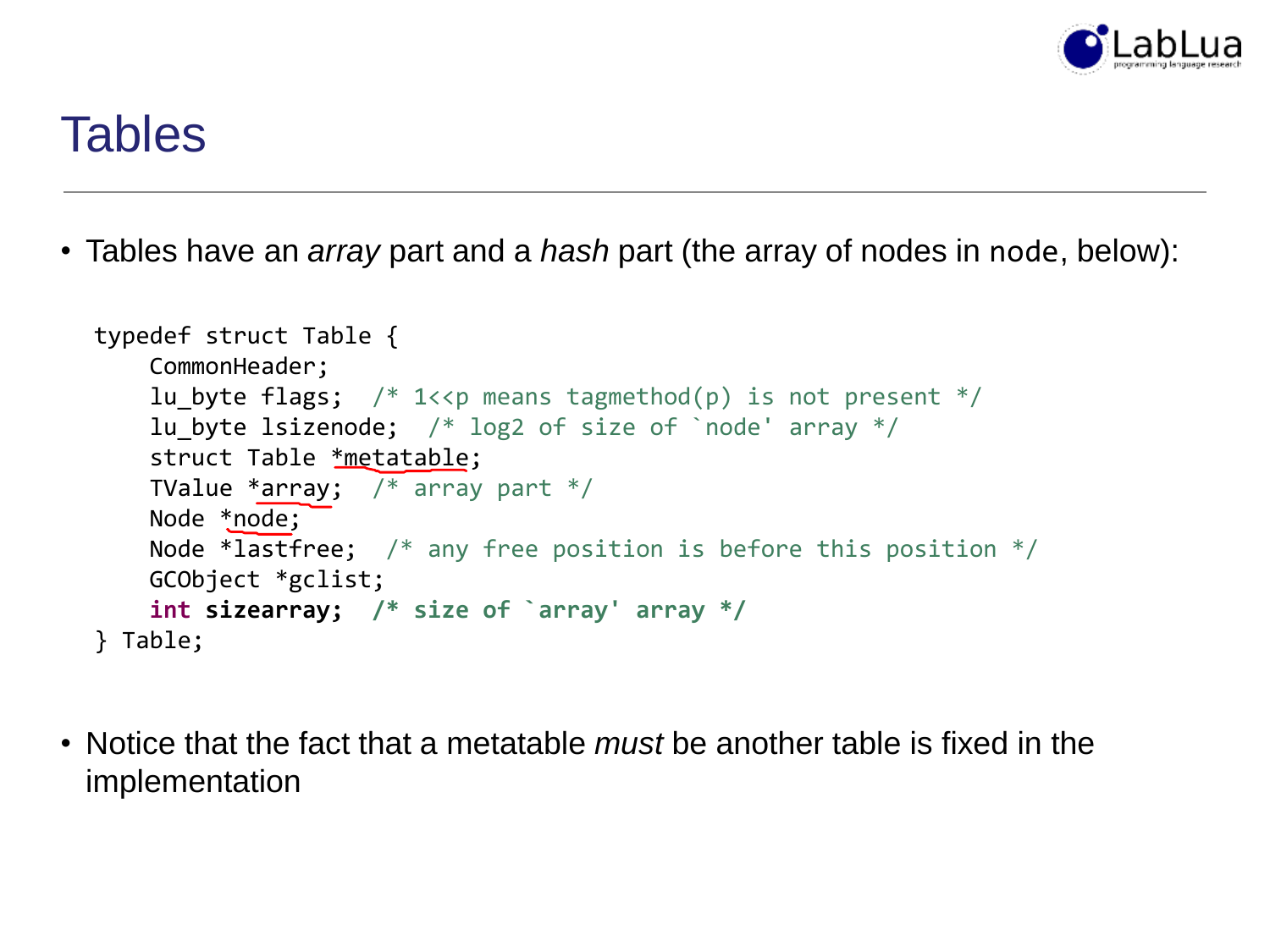

#### Tables – hash part

- Each node in the hash part has a *key*, a *value*, and a link that is used for collision resolution in the hash table
- Lua uses a has algorithm that can handle a close to full table quite well, so the hash table only grows when it runs out of space
- Each time the hash part grows it doubles in size



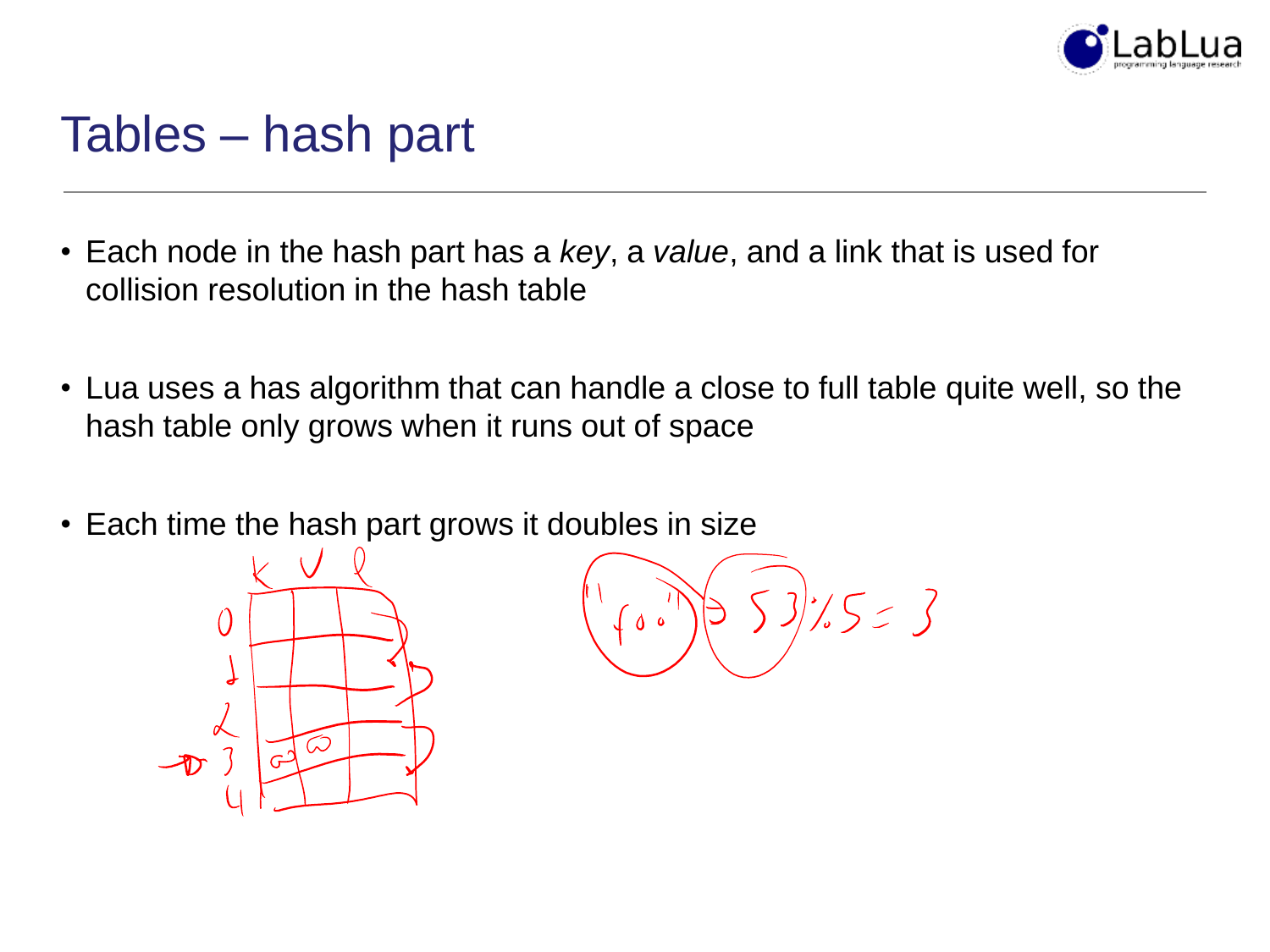

#### Tables – array part

- Lua tries to keep as many values with integer keys as it can in the *array* part of the table, without wasting much space
- Each time the table rehashes, Lua sets the array part to size *n*, where *n*:
	- Is a power of 2
	- Containts at least *n*/2 values in the interval [1,*n*], that is, is at least half full
	- Has at least one value in  $[n/2 + 1, n]$ , that is, it is not wasting the upper half
- Rehashing is an expensive operation, but the doubling in size of each part makes it infrequent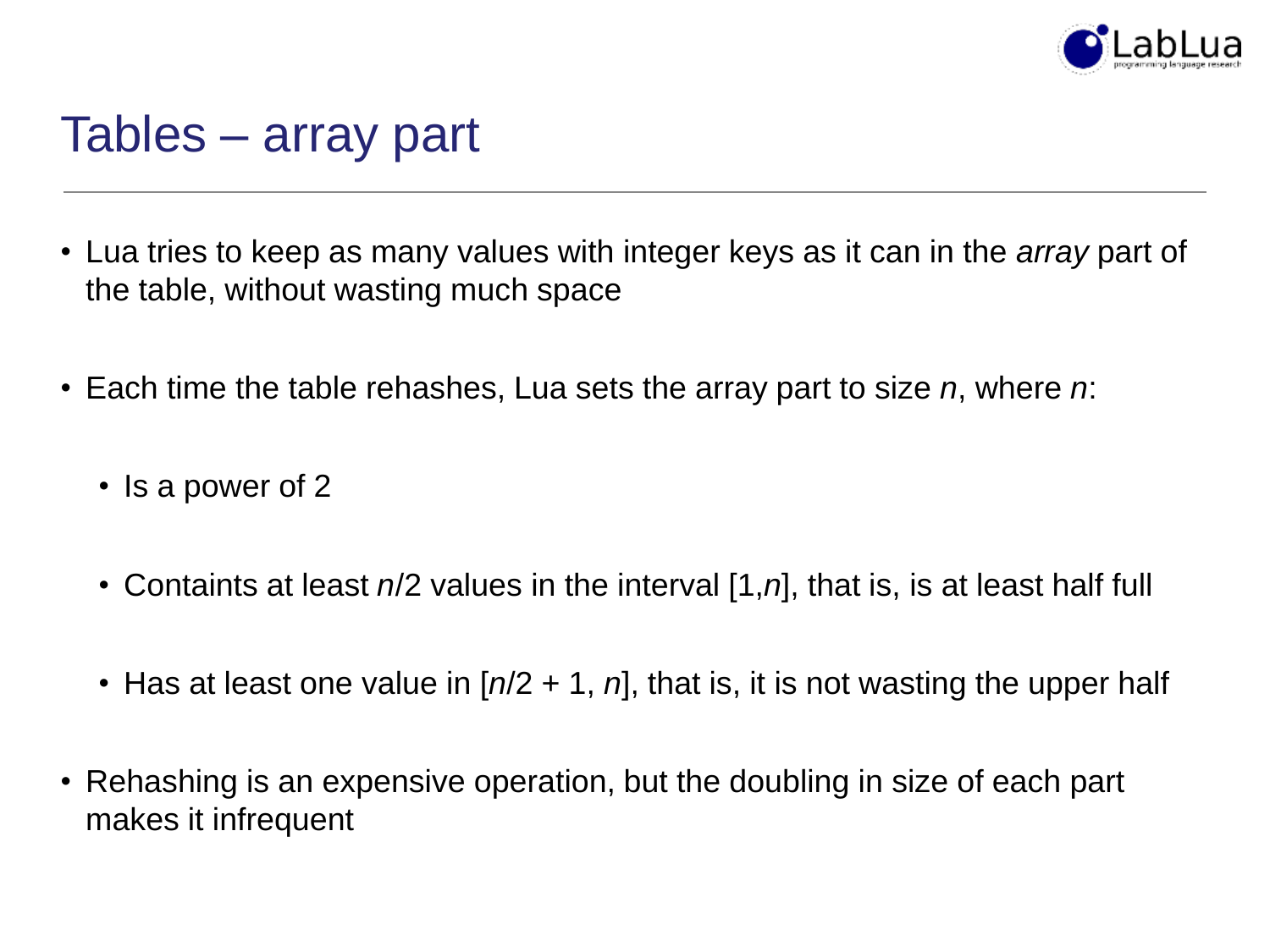

# Virtual Machine

- Lua has a *register-based* virtual machine
- Each Lua function gets a number of *virtual registers*; it will have one for each argument, usually one for each local variable, and how many it may need to keep temporary values
- Makes for very compact code, and a large number of virtual registers simplifies code generation, there is no need for "register allocation" in the Lua compiler
- Instructions can take up to three registers, although some of them operate on *ranges* of registers
- The second and third operands can also be *constants,* which are indexes on an array of literals that each function has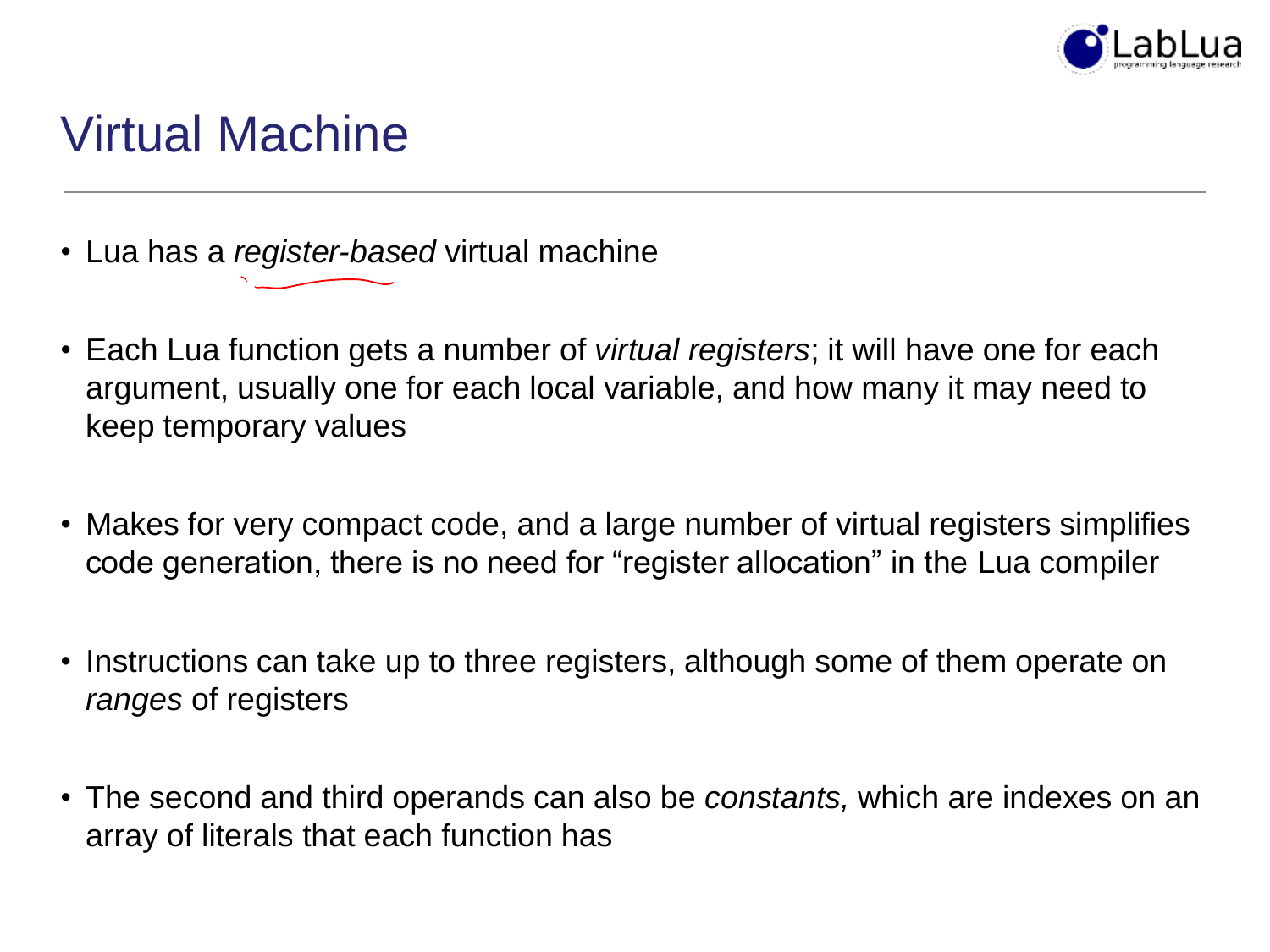

# **Examples**

ADD R0 R0 3

- In the instructions below, registers are given by R*n*, where *n* is the register number, and numbers are indexes in the array of constants:
- If we assume that R0 is the local variable a, R1 is the local variable t, constant 3 is the number 1, and constant 4 is the string "x", then the above corresponds to the Lua code: DIV R0 3 R0 GETTABLE RØ R1\4 SETTABLE (R0) R1 4

$$
a = a + 1
$$
  

$$
a = 1 / a
$$
  

$$
a = (\underbrace{t.x}_{x})
$$
  

$$
t.x = a
$$

• Sometimes the second and third operands are neither registers nor constants; the "register" is just an integer: NEWTABLE R1) R0 R0 ;  $t = \{\}$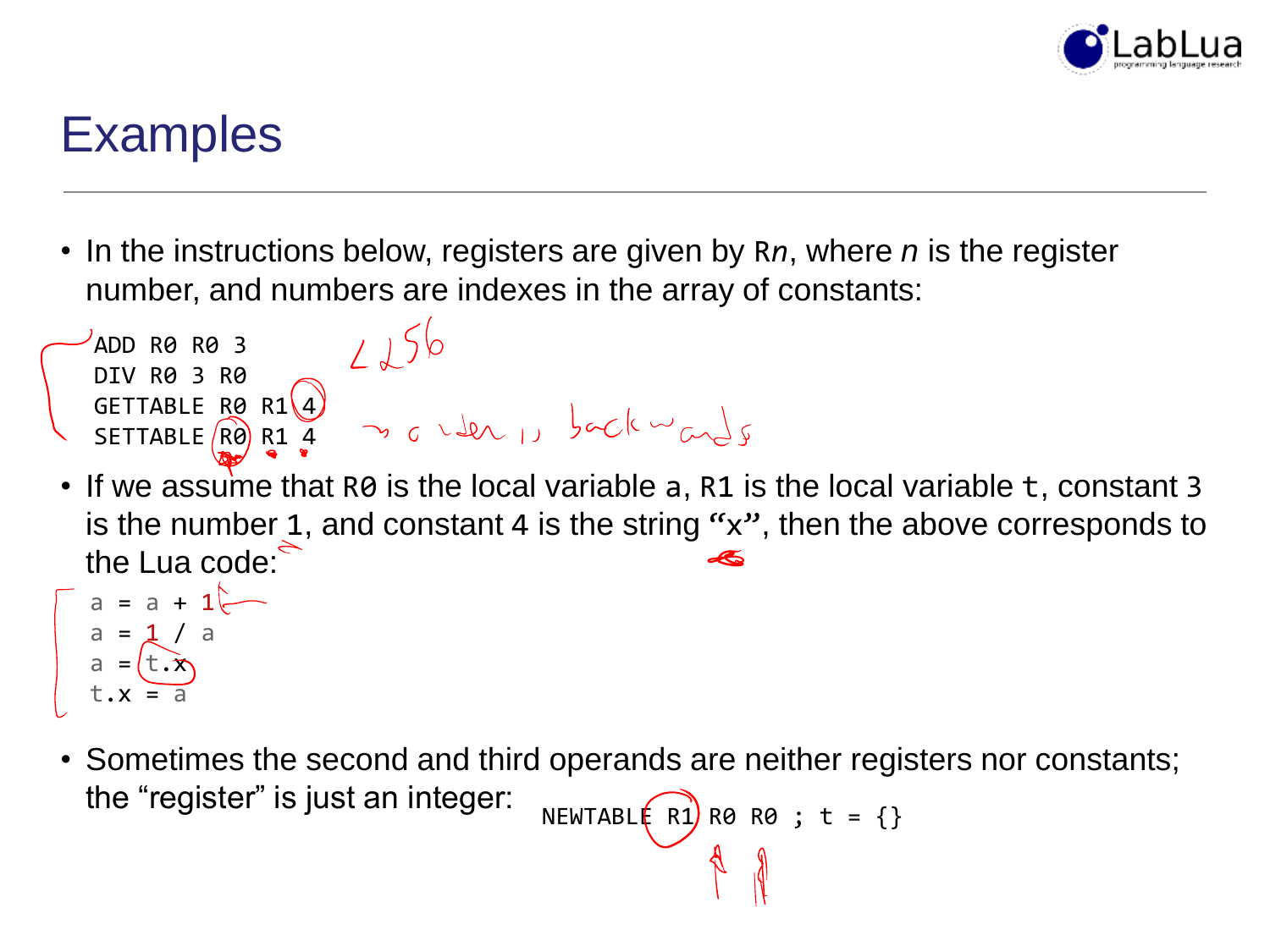

# "Large" operands and tests

• A second instruction format takes just two operands, where the second can be a large number (usually for a jump offset, but it can also be an index in the array of literals):

LOADK R0 1000 ; assigns literal with index 1000 to the first register JMP R0  $(-500)$  ; jumps backwards (ignores the first operand)

• Tests have a dummy first argument that is either R0 or R1 and gives the "polarity" of the test; R0 makes it skip the jump if the test succeeds, and R1 makes it skip the jump if the test fails:

| LT RORO 3<br>JMP RO 2     | ; if $a < b$ then $a = a - 1$ else $a = a + b$ end<br>; jumps 3 instructions ahead |
|---------------------------|------------------------------------------------------------------------------------|
| $\frac{1}{2}$ SUB RØ RØ 3 |                                                                                    |
| JMP R0 1                  | ; jumps 2 instructions ahead                                                       |
| ADD RØ RØ 3               |                                                                                    |
|                           |                                                                                    |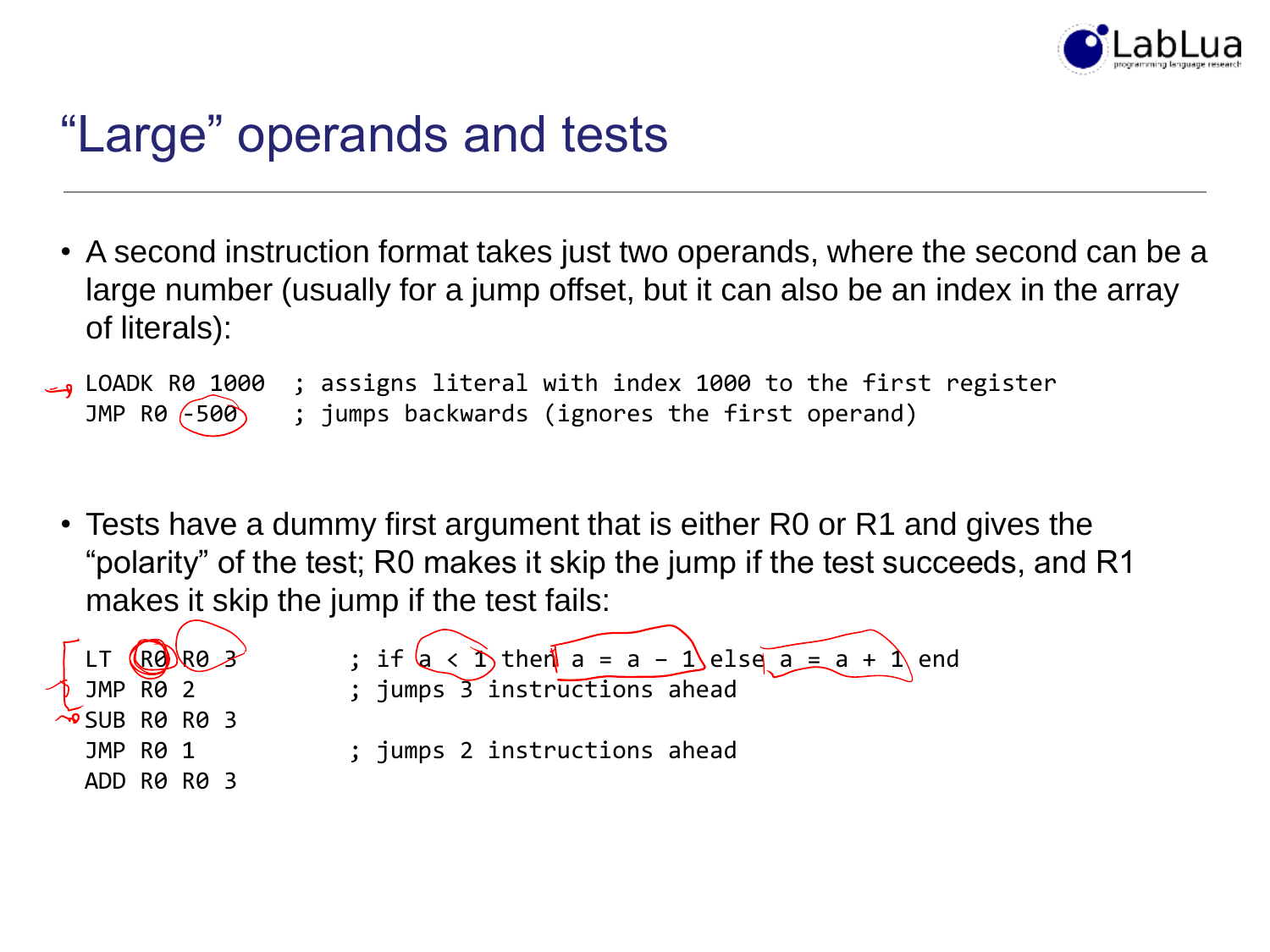

#### Protypes and closures

- The Lua compiler produces a *prototype* for each function
- The prototype has the instructions for the function, and metadata used by the virtual machine:
	- How many registers the function uses
	- In which source file and at which line the function comes from
	- Which local variables from outside its scope the function uses
- A function declaration becomes a CLOSURE instruction, which creates a *closure* from the prototype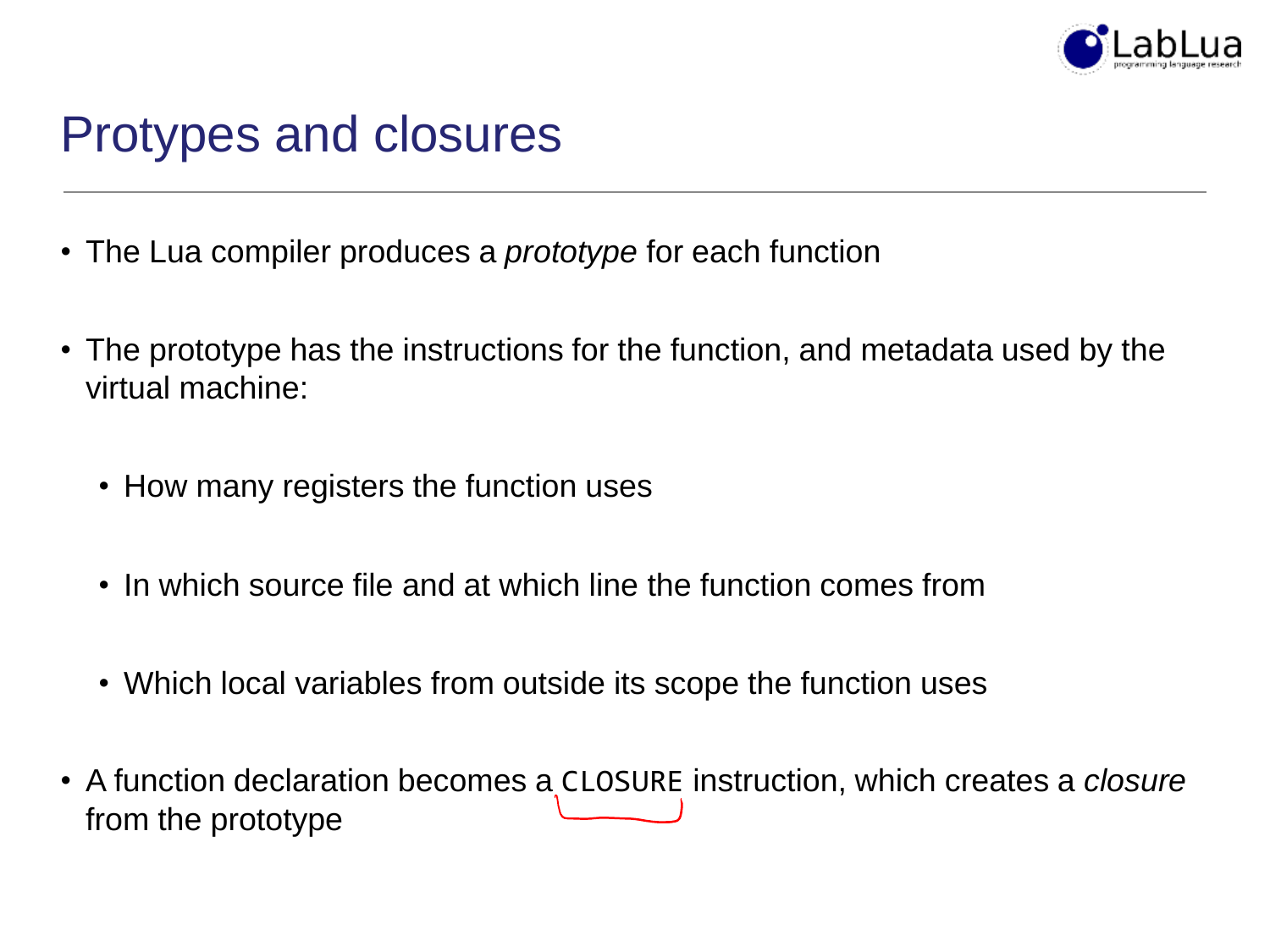

# Creating a closure

- When the virtual machine creates a closure, it uses the list of external variables to fill the closure's *display*
- The display is an array of *upvalues*, one for each external variable the function uses
- Upvalues may be *open* or *closed*; an open upvalue means that the variable is still in scope, and points the the location of the variable in the *stack*
- A closed upvalue means the variable has gone out of scope, and now holds the value the variable had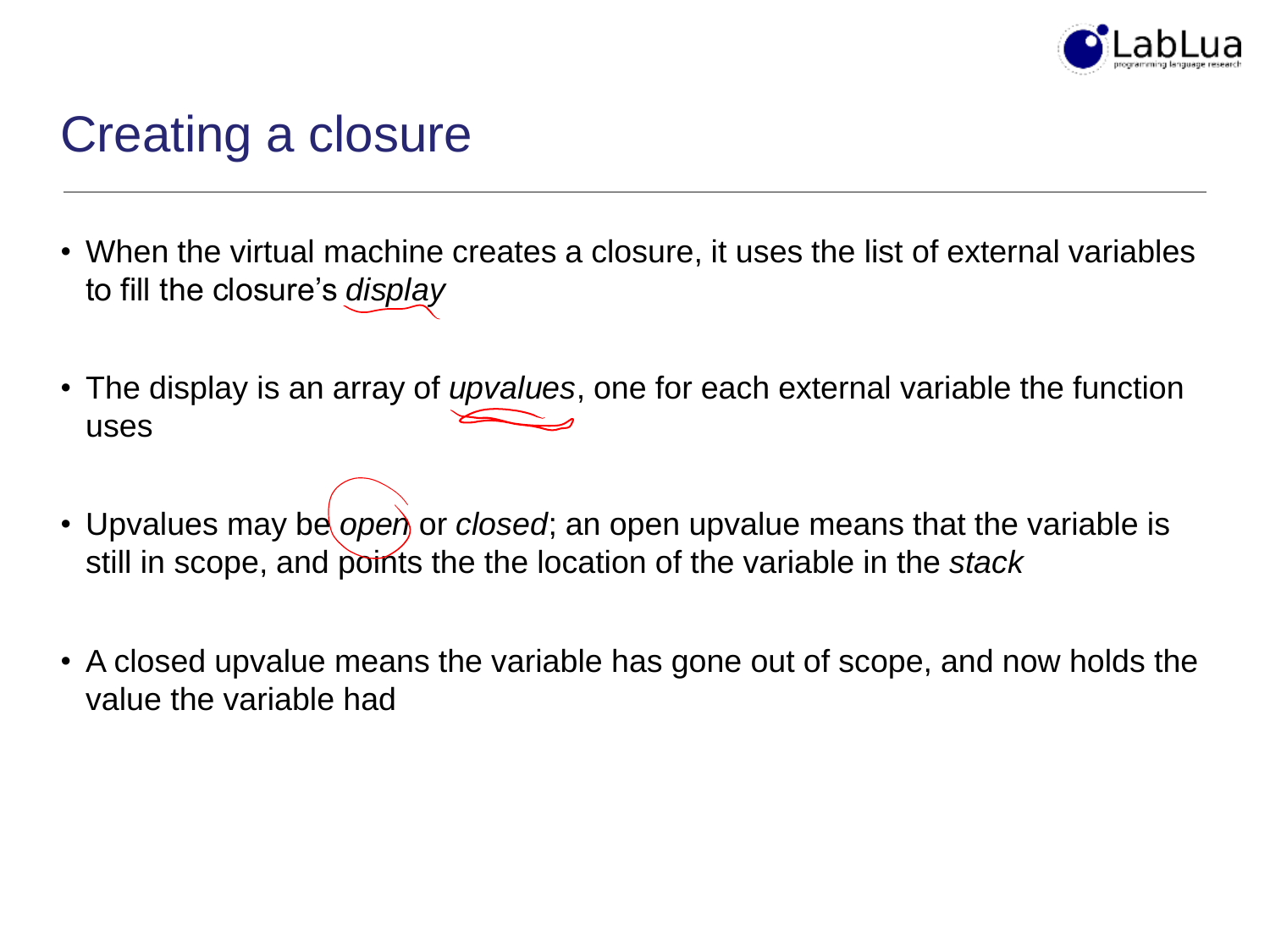

### Closures and sharing

- Two or more closures may share a local variable, so each variable must have at most just one open upvalue pointing to it
- Lua keeps the implementation simple by maitaining a linked list of open upvalues, and searching this list each time it needs to create a closure
- If no open upvalue for a variable is found, Lua creates one and adds it to the list
- When an upvalue is closed it is removed from the list
- Each time a block goes out of scope the Lua compiler generates code to close any open upvalues in it, using the first argument of the JMP instruction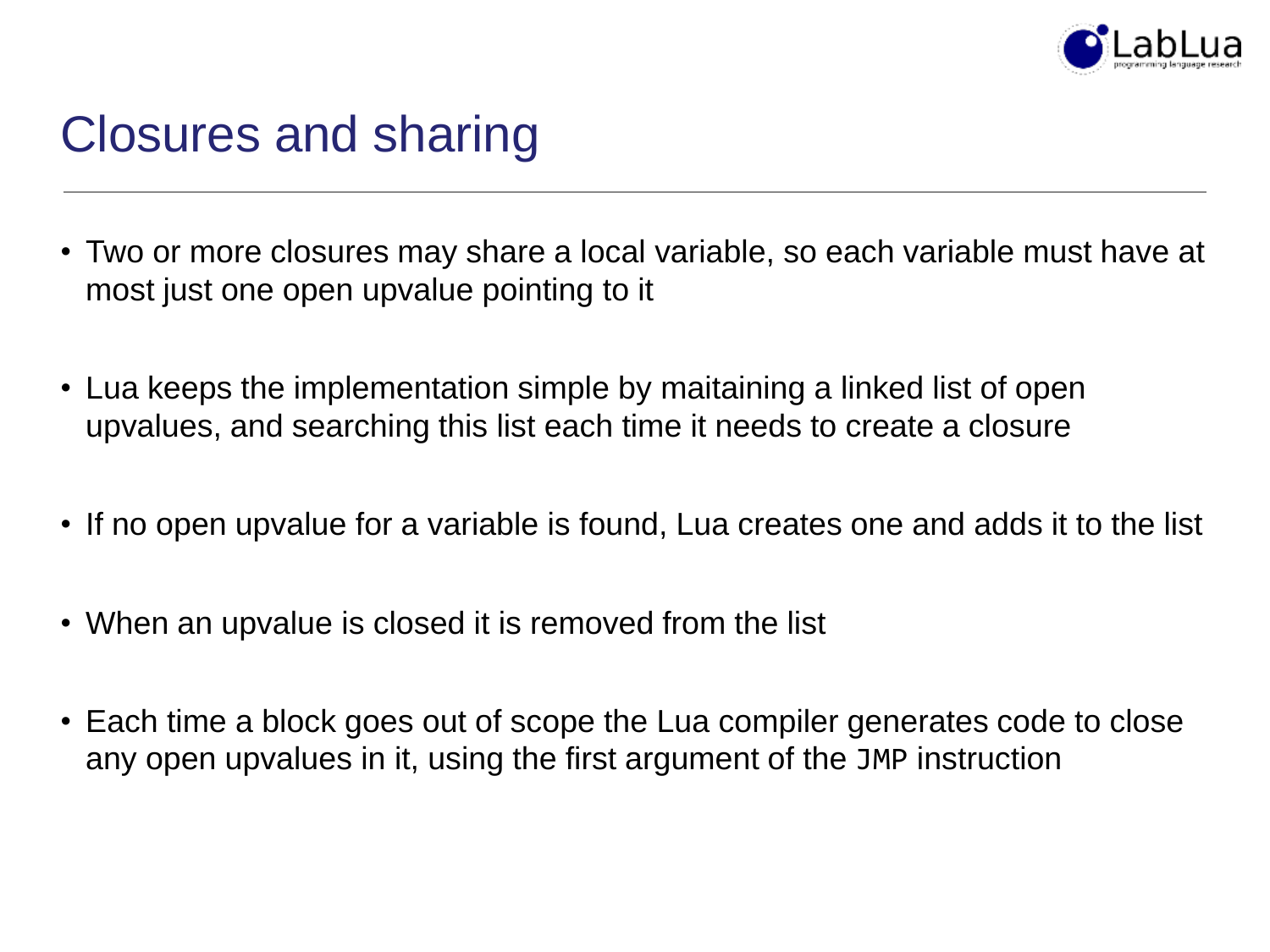

#### Lua assembler/disassembler

- luaa. lua and luad. lua are two Lua scripts that let us experiment with programming directly to the Lua VM
- One is an *assembler*, to turn textual instructions into executable code, and the other is a *disassembler*, to turn Lua code into textual instructions:

```
$ lua luad.lua –o test.asm test.lua
$ cat test.asm
function main(0): 
     .upvalue ENV, 1, 0
     1 [1] LOADK R0, 5
     2 [2] LT 0, R0, 1
     3 [2] JMP R0, 6
     4 [3] SUB R0, R0, 1
     5 [3] JMP R0, 7
     6 [5] ADD R0, R0, 1
     7 [6] RETURN R0, 1
                                        -- test.lua
                                        local a = 5
                                        if a < 1 then
                                         a = a - 1else
                                        a = a + 1end
```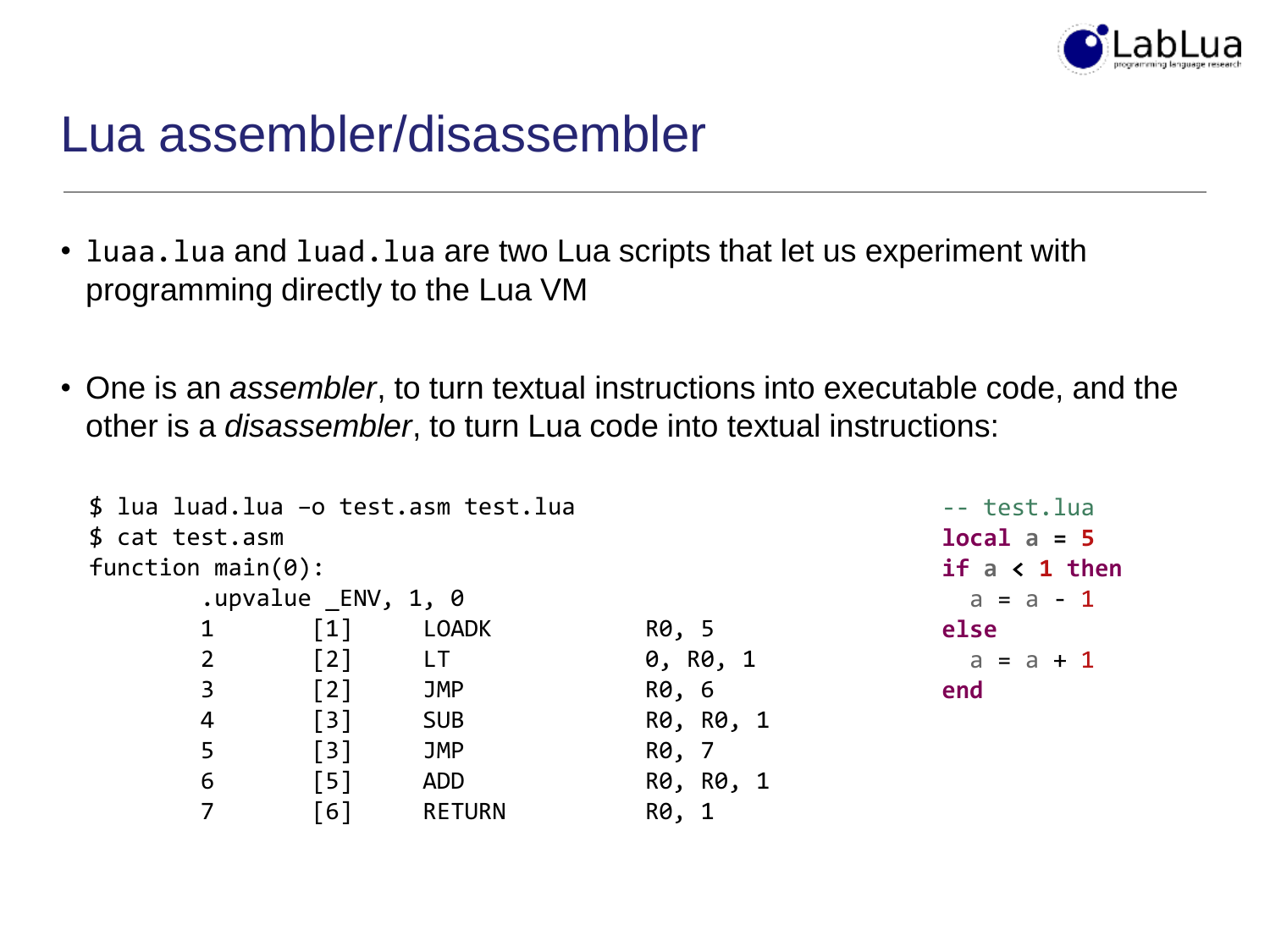

### Assembler syntax

- Each function declaration in the assembler listing actually declares a *prototype*; the main function is the main chunk of the script, and in parentheses we have the number of explicit arguments that the function takes (not counting  $\ldots$ )
- The disassembler embeds literals directly in instructions that can have them as operands, and fills out the necessary literal array
- In the same way, the assembler figures out how many registers the function uses
- Finally, jumps are *absolute* instead of relative, and can be done to symbolic *labels*, the assembler turns both into offsets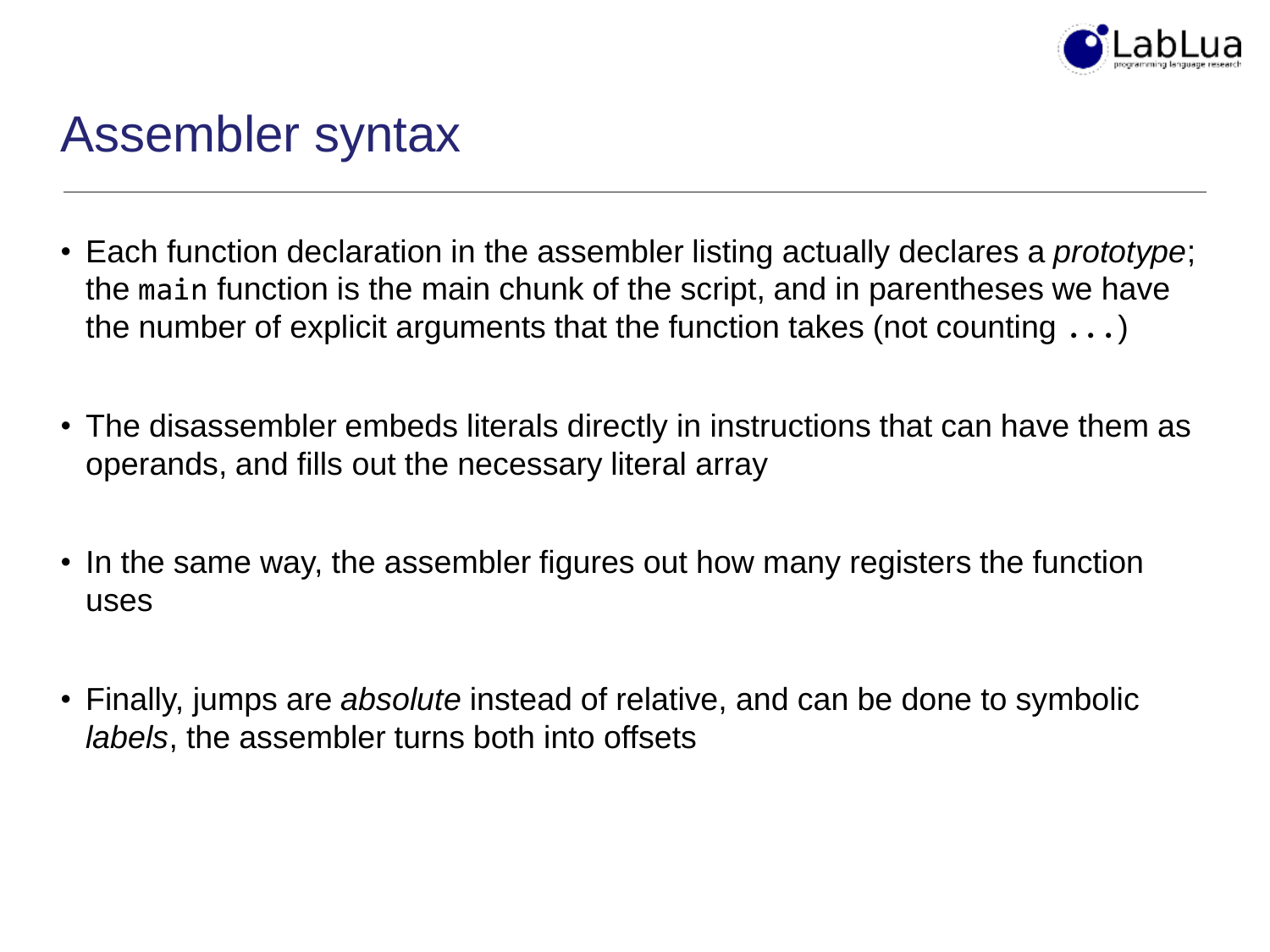

### **Upvalues**

• We have to list the upvalues that the closure will have with . upvalue clauses; we give the name of the upvalue, 0 if it comes from an upvalue of the enclosing function, or 1 if it comes from a register, and either the upvalue index in the enclosing function's closure or the register

```
function counter(0):
  loadk r0, 0
  closure r1, anon
  return r1, 2
function anon(0):
  .upvalue n, 1, 0
 getupval r0, 0
  add r0, r0, 1
  setupval 0, r0 ; yes, this is backwards!
 getupval 0, r0
  return r0, 2
                                                      local function counter()
                                                        local n = 0
                                                        return function ()
                                                                  n = n + 1return n
                                                                end
                                                      end
```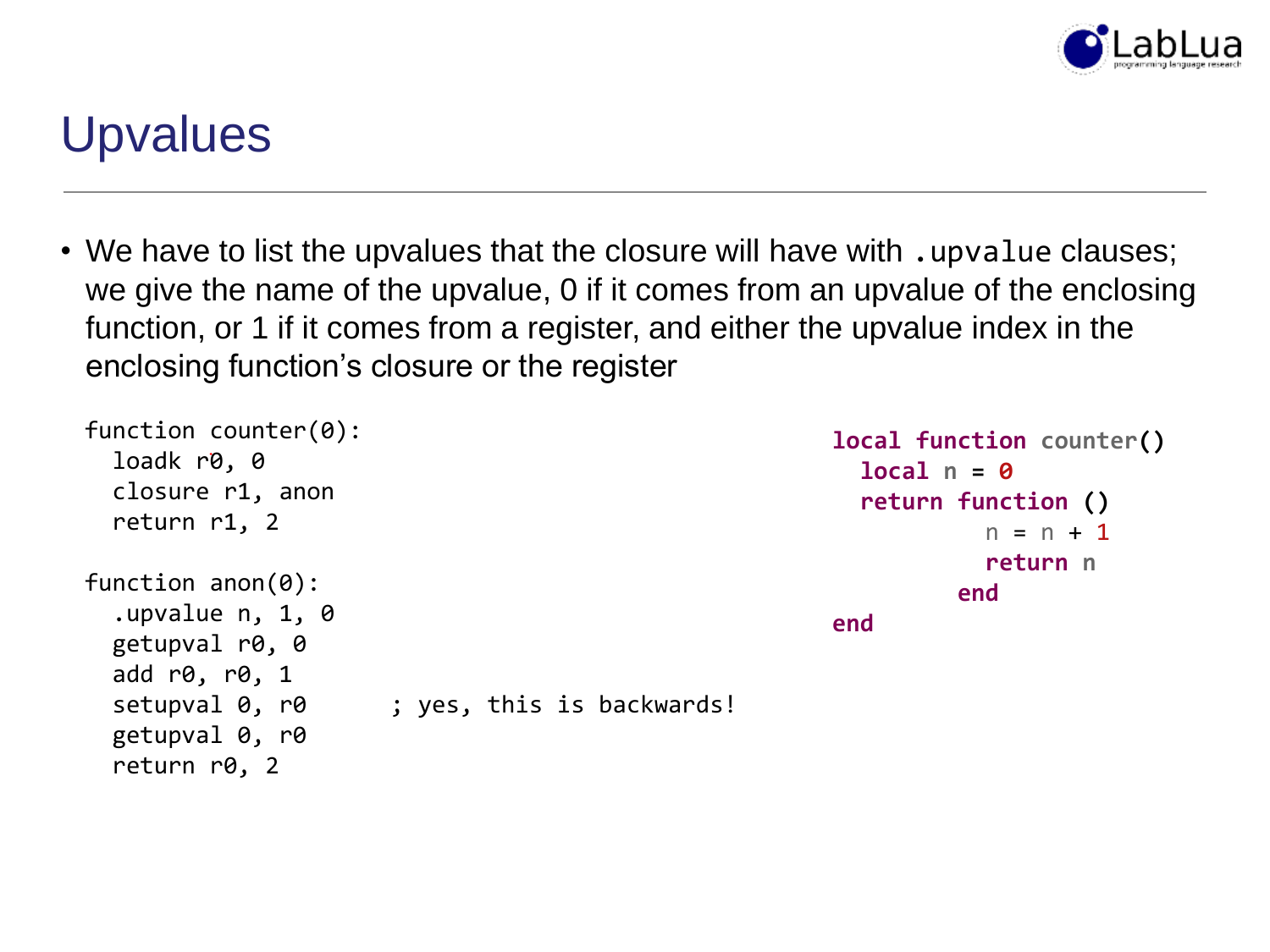

## **Globals**

• Global variables are actually fields in a table usually stored in upvalue 0:

```
function main(0):
  .upvalue _ENV, 1, 0
  closure r0, hello
  settabup 0, "n", 5
 move r1, r0
 call r1, 1, 1
  return r0, 1
function hello(0):
  \sqrt{ }upvalue _ENV, 0, 0
  gettabup r0, 0, "n"
  add r0, r0, 1
  settabup 0, "n", r0
 gettabup r0, 0, "print"
  loadk r1, "hello world"
 gettabup r2, 0, "n"
  call r0, 3, 1
  return r0, 1
```

```
local function hello()
 n = n + 1
 print("hello world", n)
end
```

```
n = 5
hello()
```